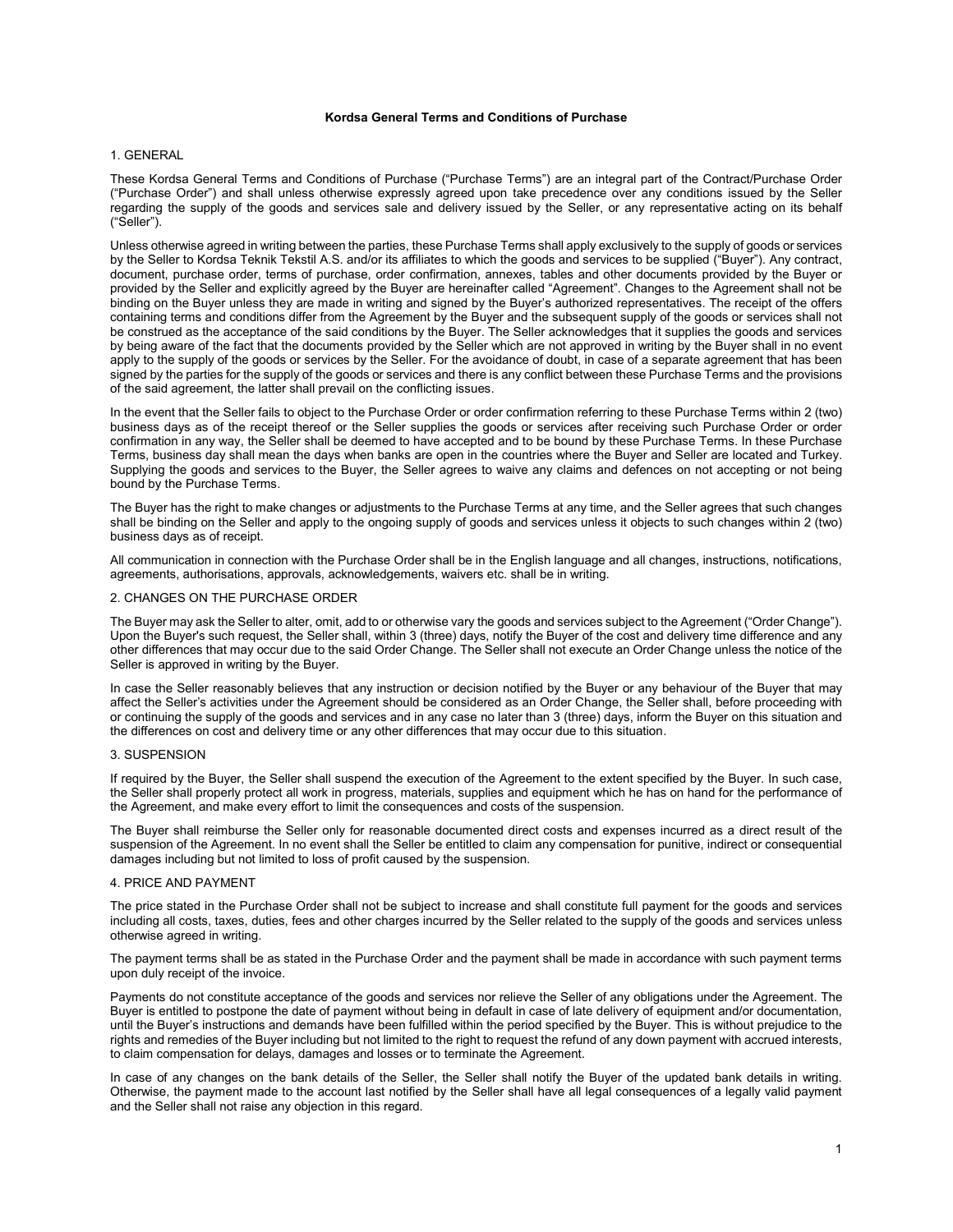#### 5. PERFORMANCE BOND

The Buyer may ask the Seller to provide a performance bond depending on the nature and scope of the goods or services to be provided by the Seller. The performance bond will be returned to the Seller after the Buyer determines that the Seller has no obligations to the Buyer under the Agreement.

In the event that the Seller causes the cancellation/termination of the Purchase Order/Agreement or in any way violates one of its fundamental obligations under the Agreement, the Buyer may call on the performance bond without any notice to the Seller. In case of the performance bond is called on due to breach of obligations, the Seller shall be obliged to provide a new performance bond in line with the amount and conditions requested by the Buyer within 3 (three) business days.

Calling on the performance bond is not the only remedy of the Buyer, and the Seller shall still be responsible for the losses and damages that cannot be covered by calling on the performance bond.

Specific terms and conditions regarding the performance bond will be separately notified by the Buyer to the Seller.

### 6. TITLE TO AND CARE OF MATERIALS AND EQUIPMENT

Title to the goods, including design, drawings, software, and specifications, as well as materials and equipment provided by the Seller shall pass to the Buyer upon the acceptance of the products and/or services in accordance with the Agreement.

The Seller shall, until acceptance has been made, at no additional cost to the Buyer, provide suitable storage, care and protection against damage, loss and theft of the goods and every part thereof, including design, specifications, equipment and materials, comprising items, and provide insurance which may be requested by the Buyer and/or should be provided in accordance with trade usages.

All materials, drawings, specifications, documents and information furnished by or on behalf of the Buyer to the Seller whether before or after the Agreement and regardless of the nature thereof, are and shall remain property of the Buyer. All such material shall only be used by the Seller for the purpose of execution of the Agreement and shall be returned to the Buyer upon request.

### 7. BUYER'S RIGHT TO ACCESS TO AND INSPECT THE GOODS AND SERVICES

The Buyer shall have the right at all reasonable times to inspect the goods and services and all related materials and equipment free of charge. In this regard, the Buyer may carry out on-site inspections at the Seller's production sites and warehouses without interrupting the business of the Seller. Inspections, tests and audits or the like carried out by or on behalf of the Buyer, even if they imply no failure, shall not relieve the Seller of any of its obligations under the Agreement.

If planned inspections/tests cannot be performed on agreed date due to the Seller's fault, all costs incurred by the Buyer due to postponing the inspections/tests shall be paid by the Seller.

Buyer, at its expenses, is entitled to request additional tests to the standard tests in order to ensure that the quality of the goods and services is acceptable. In case the goods and services do not meet the requirements under these tests, Seller shall pay all costs and expenses incurred by the Buyer in this regard.

All and any costs due to repetition of failed tests shall be covered by the Seller.

In the event that the inspections or tests performed before the supply of goods or services are unsuccessful, the Buyer may not initiate the supply relationship, even if the Agreement has been concluded, until the relevant deficiencies are corrected. In the event that the inspections or tests to be made during the supply of the goods or services are unsuccessful, the Buyer may partially or completely refuse the supply of the goods or services. In such cases, the Buyer shall have no responsibility for such goods and services, and all costs and expenses, including those related to return of the goods, shall be borne by the Seller.

# 8. TERMS OF DELIVERY

Terms of delivery shall be according to the latest version of INCOTERMS stated either in the Purchase Order or the offer of the Seller approved by the Buyer in writing. In case there is no INCOTERMS stated in the Purchase Order or the offer of the Seller approved by the Buyer in writing, international supplies shall take place in accordance with INCOTERMS DDP, and local supplies shall require delivery in the Buyer's plant/site, or any other location specified by the Buyer at the Seller's risk and expenses. Delivery is deemed effected upon the handing over of the goods and complete performance of the services to the Buyer in accordance with the terms of the Agreement.

The delivery time specified in the Purchase Order or in case of no Purchase Order in place, in the offer approved in writing by the Buyer is final and binding. When it is understood that delivery cannot be made on time, the Seller is obliged to inform the Buyer in writing of the reasons for the delay period within shortest time possible. In such case, the Buyer may request partial/complete fulfilment of the Purchase Order by specifying a new delivery date or cancellation of the same. In case the Buyer does not respond to the delay notification, it shall in no way be interpreted as the acceptance of such delay, and in such a case, all legal and contractual rights of the Buyer, in particular to claim compensation, are reserved.

Unless requested or approved in writing by the Buyer, the Seller shall not have the right to deliver less or more than the amount subject to the Agreement or to supply the goods or services before the specified date. The Buyer's acceptance of partial or early delivery shall not constitute an approval for subsequent orders or deliveries. In any case, in case of excessive delivery, without the Buyer's written request or approval, no payment shall be made for the excessive part of such delivery.

The Seller shall notify the Buyer of delivery of the goods and services no later than the date specified by the Buyer prior to the expected delivery date. Furthermore, Seller shall submit copies of packing lists to Buyer no later than the date specified by the Buyer before delivery. Remaining shipping documentation in relation to terms of delivery shall be submitted by the Seller to the Buyer no later than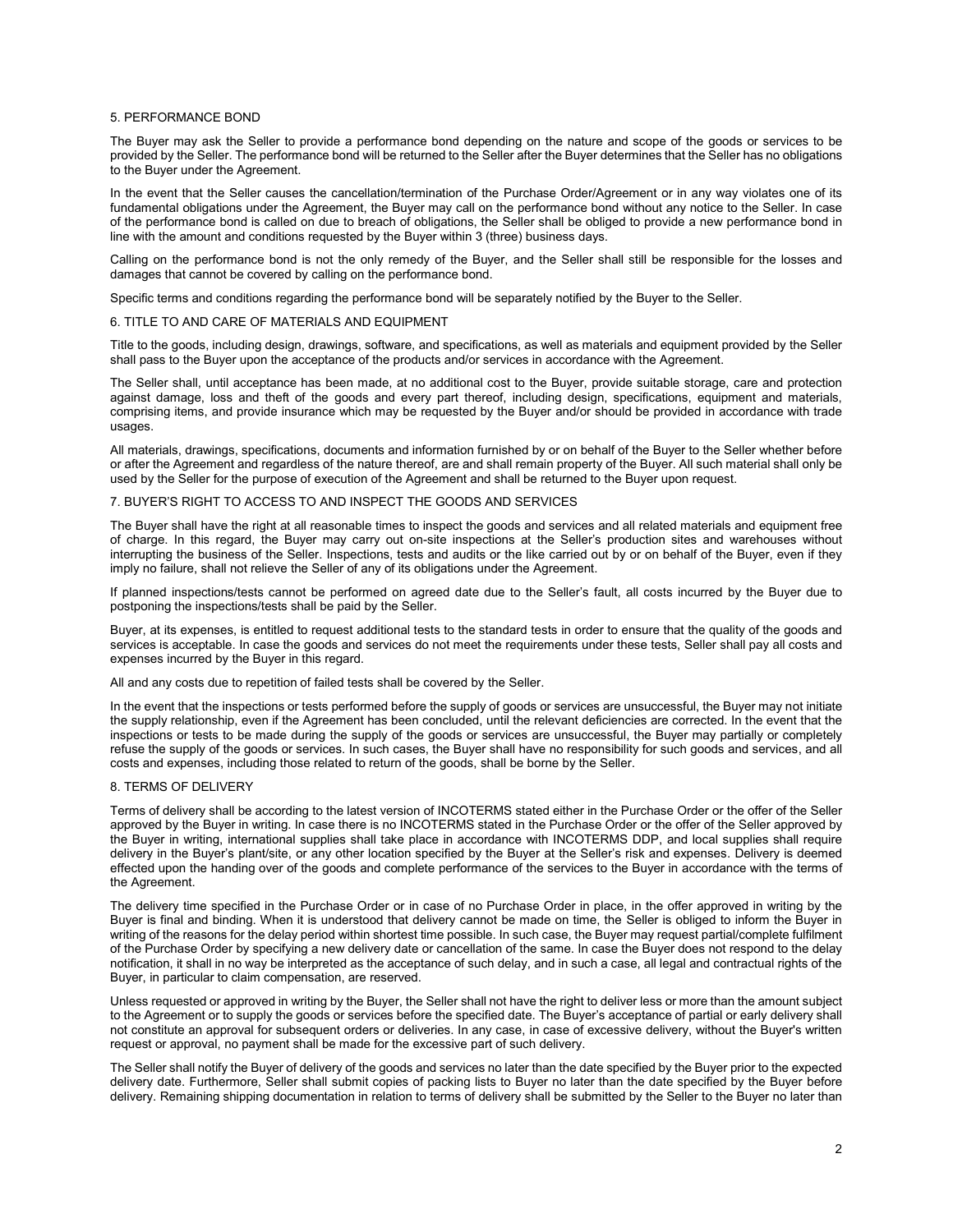the date of delivery. If the goods to be supplied includes dangerous goods, a special forwarding procedure shall be agreed with the Buyer.

All deliveries shall be carried out in accordance with the Purchase Order and Agreement including but not limited to those related to shipping, packing and health and safety rules, and applicable laws. In case the goods are time sensitive or perishable or contain materials of such nature, the Seller shall provide the Buyer with the documents indicating such situation and other related issues which should be known to the Buyer. The Seller agrees to route shipment in accordance with the Purchase Order and Agreement and the Buyer's additional instructions, if any, when instructed by the Buyer, to describe the materials on original bill of lading and/or other shipping receipt for each shipment receipt and to promptly forward it to the Buyer. In case the Buyer does not provide routing, the Seller shall use the best available route that it will apply at its discretion.

In case of late delivery, the Buyer shall have the right to request compensation in the amount of %0.5 of the amount of the products or services subject to the late delivery per each day of late delivery. In no event shall the penalty amount that may be requested for late delivery exceed the relevant order amount. Claiming such amounts shall not prejudice any rights of the Buyer including the right to cancel the Purchase Order.

In case any penalty or additional liability accrues to the Buyer due to failure to issue the documents required to be provided by the Seller as per the applicable tax and customs regulations, the Buyer shall recourse to the Seller and the Seller shall indemnify the Buyer against all damages that may occur in this regard.

The Seller shall deliver, at its own expenses, the documents as may be required in accordance with existing regulations or stipulated delivery terms and/or as required by the Buyer to enable the Buyer or the Buyer's clients to check the deliveries and to effect customs clearance, if such customs clearance is the Buyer's responsibility.

### 9. ACCEPTANCE

The Seller is under the obligation to deliver the goods and services completed and in accordance with the terms of the Purchase Order and Agreement. Should the Buyer choose to accept the goods and services in an incomplete or non-compliant state, a list of outstanding/non-compliant items shall be established. The completion of the items on this list shall be performed by the Seller without delay at a time and place agreed with the Buyer.

The acceptance of the goods or services shall be made by a committee formed by the Buyer's employee(s), or third parties authorized by the Buyer, at the Buyer's workplace or at another place to be specified by the Buyer, and the acceptance shall take place upon the approval of this committee. The Seller has no right to object to the tests and inspections that the Buyer or the third parties authorized by the Buyer deem necessary.

All risks regarding the goods and services shall be on the Seller until the acceptance process is finalized. The Buyer's acceptance shall not relieve the Seller of any responsibility or obligation under the Agreement.

# 10. DEFECTIVE GOODS AND SERVICES AND TERMS OF WARRANTY

The goods and services that are not delivered in accordance with the Agreement and the Buyer's instructions shall be considered defective. In case the goods and services are defective or subject to late or incomplete delivery, the Buyer shall have the right to procure the goods or services from third parties, to accept such goods or services by making a deduction on their prices that the Buyers deems appropriate or not to accept such goods or services. The abovementioned rights shall not prejudice to the Buyer's rights to demand compensation for any damages arising therefrom or related thereto and to collect and deduct this amount from the Seller's receivables or performance bonds.

The Seller shall be responsible for any latent and patent defects. If the Buyer reasonably determines that the goods and services are defective at the time of delivery, regardless of whether the defects occur before or after the delivery, the Seller shall be responsible for all expenses and damages caused by the defects. Acceptance of the goods and services without reservation shall in no way be interpreted as such goods and services have been delivered without any defects. In case the Buyer decides to return the goods, the Seller shall be obliged to take the goods back from where they are located and to supply new ones without delay and in accordance with Buyer's instructions upon Buyer's request.

The warranty period for the goods and services shall be as the period contained in the Purchase Order or, if there is no Purchase Order, in the offer provided by the Seller and approved in writing by the Buyer. If no warranty period is specified in the said documents, the warranty period shall be 24 months. The warranty period shall commence from date of acceptance of the goods and services. The Seller guarantees that it shall provide spare parts and supporting services free of charge for the goods and services during the warranty period.

Any claims related to the liability arising from defects shall be subject to statute of limitations in accordance with the applicable law. In no event the Seller shall enjoy the statute of limitations in case the claims arise from gross negligence or fault of the Seller.

The Seller guarantees that the goods and services, including documentation and software will be of a good quality commensurate with normal and acknowledgeable professional standards of the industry, that they will conform in every respect to the Agreement including the purpose of usage of the Buyer and applicable laws and regulations and that they are not subject to any dispute and will be free from any error or defect, including, but not limited to, third party intellectual property rights infringements, defects and deficiencies in documentation, materials, design (apart from the Buyer's own designs) and workmanship (including selection of materials). Any service, whether or not free of charge performed by the Seller shall also be covered by the said warranty.

If prior to or during the warranty period a defect or deficiency is ascertained in the design, materials or workmanship of the goods and or services, or if the warranty is not fulfilled in any other respect, the Seller shall, unless there is no specific period notified by the Buyer, within fourteen (14) days after receiving the Buyer's notice, unless otherwise agreed, at the Buyer's option and at no cost to the Buyer:

a) repair or replace the defective goods and services in at time and place specified by the Buyer,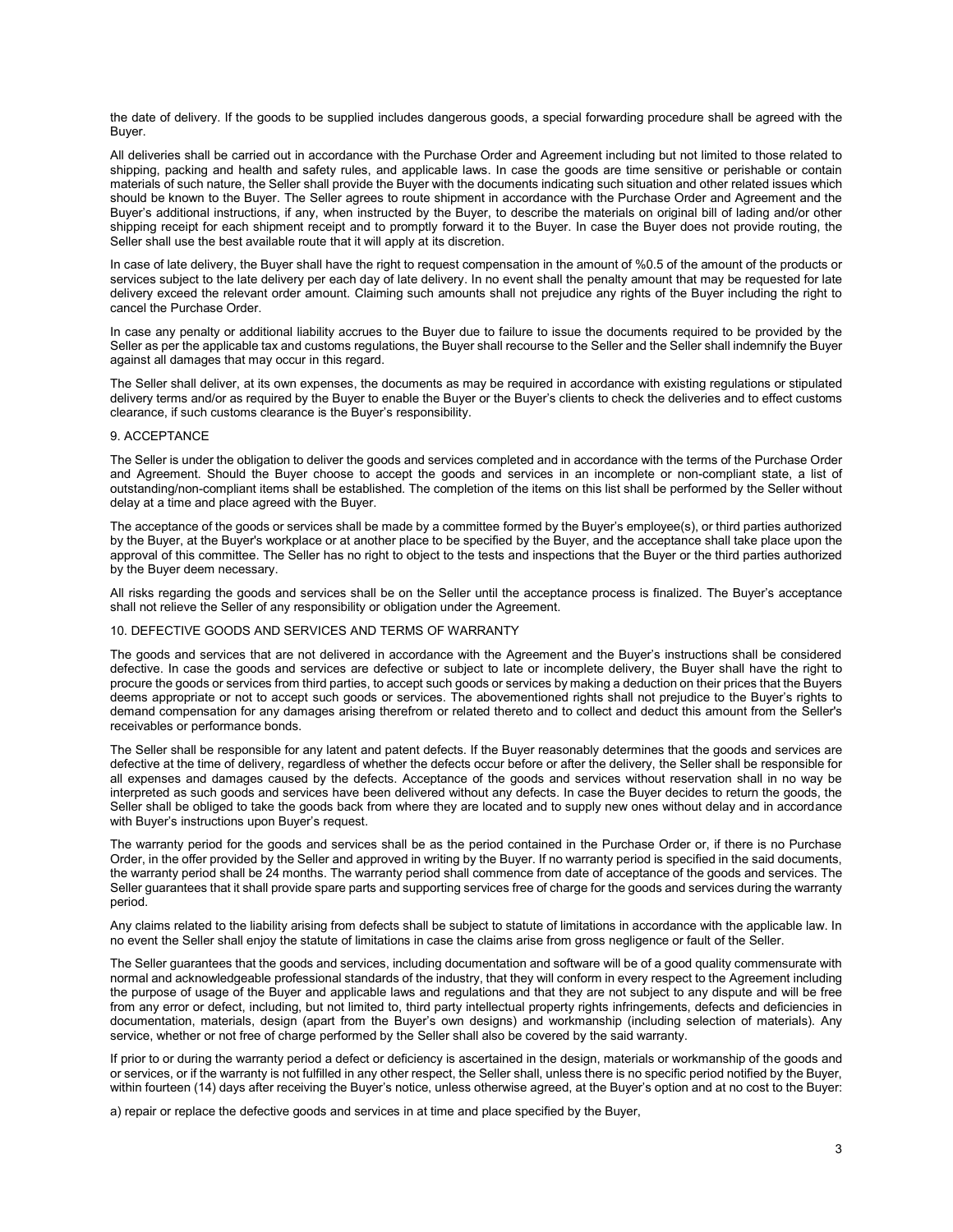b) where deemed necessary by the Buyer, reimburse the expenses and damages incurred by the Buyer in repairing the defective goods and services, or

c) credit the Buyer with the amount invoiced together with accrued interests and take back the defective goods at the Seller's cost and risk.

The penalty amount under the Article 8 shall also apply in case the Seller fails to fulfil the remedy requested by the Buyer within the period specified by the Buyer.

The provisions stated above under a), b) or c) shall not preclude the Buyer from any additional or alternative rights and remedies of the Buyer under the Agreement and applicable laws.

# 11. PERSONS WORKING ON BEHALF OF OR AUTHORIZED BY THE SELLER

The Seller shall ensure that the persons it employs or authorized have the necessary qualifications for the performance of the Agreement, that these persons shall act in accordance with the applicable legislation and the instructions that may be communicated to the Seller by the Buyer while performing their work under the Agreement and the Seller otherwise shall be responsible for any damages arising from failure of such.

In case it is understood that any person employed or authorized by the Seller does not have the qualifications required for the performance of the Agreement or not comply with the terms of the Agreement or the Buyer reasonably deems necessary for any other reason, the Buyer shall have the right to request the Seller to replace such person.

The Seller, as the employer, shall be solely liable for any damages that may be incurred by the persons authorized for the performance of the Agreement and/or their legal successors or third parties arising from or related to work-related accidents and occupational diseases occurred due to any reason except for those solely caused by the Buyer's fault. The Seller shall indemnify and hold harmless the Buyer from and against all kinds of claims raised against and penalties and compensations paid by the Buyer in this regard.

In case the Purchase Order covers any performance of work and/or supply of labor on the Buyer's premises, the Seller shall indemnify and protect the Buyer against all liability, claim or demands for injuries or damages to any person or property arising from the performance under the Purchase Order. Upon request, the Seller shall furnish insurance certificates showing that the Seller has insurance coverage to the satisfaction of the Buyer. The certificates must set forth the amount of coverage, number of policy, and date of expiration. If the Seller is a self-insurer, the Seller shall notify and provide to the Buyer certificates of compliance in accordance with the applicable laws. The exercise of such insurance coverage or the furnishing of such certificates shall not be deemed to be in satisfaction of the Seller's liability hereunder or in any way amend/modify the Seller's indemnification to the Buyer.

#### 12. RIGHTS AND OBLIGATIONS OF THE PARTIES

The Seller shall be obliged to periodically provide quality reports for the goods and services upon and in accordance with the Buyer's request.

The Seller shall take all measures to prevent any injury and damage to be incurred by the Buyer, the Parties' employees and third parties due to any reason attributable to the Seller or persons authorized by the Seller. The Seller shall hold the Buyer and the Buyer's employees harmless from any claims arising from non-performance or defective performance of the Agreement by the Seller and indemnify the Buyer against the same.

This Agreement shall not be interpreted as a commitment by the Buyer to order goods or services in any quantity, type or price for a specified period, except for those expressly stated under the Agreement. The Buyer has the right to procure the goods and services from other suppliers.

Seller shall not assign, transfer or subcontract any or all of his rights or obligations under the Agreement without prior written consent of the Buyer. Even if the Buyer grants such written consent, the Seller shall be still jointly liable for all acts of the person who has taken the obligations to the extent permitted by applicable laws.

# 13. BUYER'S RIGHTS OF DEDUCTION AND RETENTION

Without waiving or limiting any rights or remedies, the Buyer shall at any time be entitled to set off any amount owed by the Seller or companies affiliated with the Seller to the Buyer against amounts owed by the Buyer to the Seller. In addition, the Buyer shall have the right to retention on the goods of which possession has not been transferred to the Buyer yet due to such amounts.

In case the Seller violates any of its obligations under the applicable legislation or the Agreement, the Buyer may refrain from performing its obligations, including payment, until the breach is cured by the Seller. In such a case, the Buyer shall not be deemed to be in default.

# 14. COMPLIANCE WITH CODES, STANDARDS AND INSTRUCTIONS

It shall be the obligation of the Seller to adhere to all applicable standards, codes or regulations and to specifications, instructions, intentions, procedures etc. provided by the Buyer, and deviations from those shall not be accepted without the prior written consent of Buyer.

The goods and services shall comply with sound and proven quality in all respects. In the absence of standards, specifications etc., materials and methods used in the goods and services shall comply with acknowledged professional standards.

In the event of any discrepancy or inconsistency between governmental or institutional codes, standards or regulations and specifications, instructions, intentions, or procedures supplied by the Buyer, then the governmental codes, standards or regulations shall prevail. The Seller shall promptly draw the Buyer's attention to such discrepancy.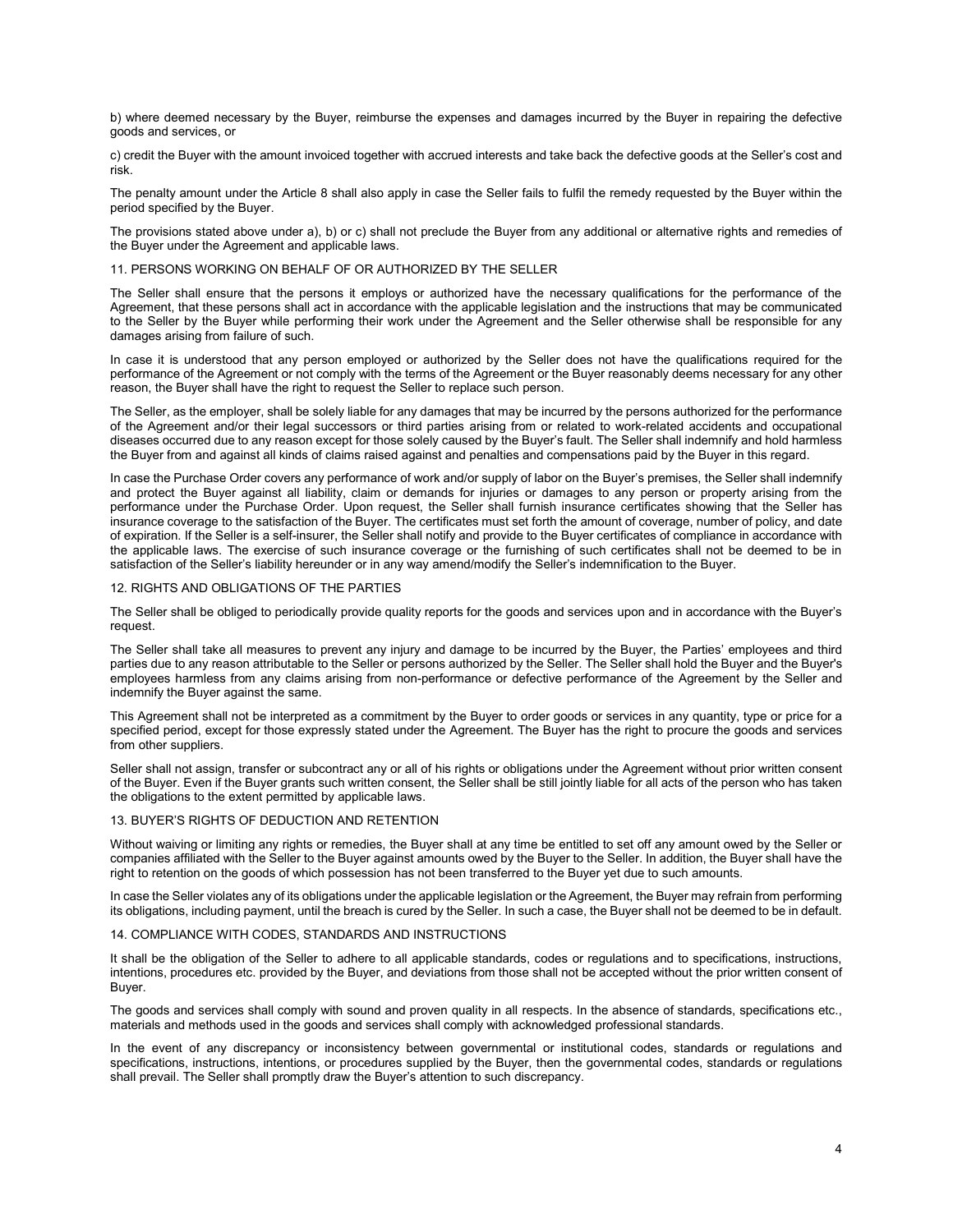Changes in standards, codes, regulations etc. implemented after Purchase Order date shall, if such changes affect the goods and services, without undue delay, be reported by Seller to Buyer, who thereupon decides on possible amendments to or corrections of the Purchase Order or Agreement.

### 15. INDUSTRIAL AND INTELLECTUAL PROPERTY RIGHTS

Seller shall ensure the transfer industrial and intellectual property rights on the goods and services which are required for the performance of the Agreement to the Buyer or grant a perpetual, worldwide, irrevocable, and royalty-free license to the Buyer or otherwise allow the Buyer to use such rights. The total price paid for the goods and services cover such rights and no additional payment shall be made to the Seller in this regard.

The Seller shall indemnify and hold the Buyer harmless from and against all claims, proceedings, demands, costs and expenses of whatever nature may arise or accrue by reason of infringement or alleged infringement by the Seller, or any of his subcontractors of any patent or other protected intellectual property right during or in connection with the execution and performance of the Agreement, except if such infringement directly results from compliance with the design and/or specifications provided by the Buyer.

The Seller shall not use the trademarks, trade dress and other intellectual and industrial property rights of the Buyer without prior written consent of the Buyer.

### 16. CONFIDENTIALITY

Each of the Seller and the Buyer undertakes, in its name as well as on behalf of its employees, to respect the confidentiality of the Agreement and not to disclose or transfer to third parties, for any reason and in any manner, directly or indirectly, the information transmitted, acquired or resulting from the execution and performance of the Agreement with the exception of the information: (i) being or becoming part of the public domain except through any breach of the Agreement by the receiving party, or (ii) in the possession of the receiving party on the date of the Agreement with, or (iii) lawfully supplied to the receiving party by a third party outside the Agreement without a confidentiality obligation. Each of the Seller and the Buyer undertakes not to disclose to third parties, not to copy or reproduce all or part of the information received from the other Party, or that one Party will take into knowledge through its relationships with the other Party or its affiliated companies, information of any sort (including but not limited to commercial, financial, technical, logistic or management information), by any means (including but not limited to any oral, written, computerized means), without the prior written express consent of the other Party and to keep such information confidential. Seller shall observe secrecy concerning the Purchase Order and Buyer and may not publish or in any other way exploit any material relating hereto.

Except as required by laws or regulations, each of the Seller and the Buyer agrees and undertakes not to disclose the existence of this Agreement without the prior written consent of the other Party. These confidentiality provisions shall be effective from the date of signature of the Agreement and shall survive any termination of the Agreement.

In fulfilling their obligations under the Agreement, the Parties undertake to comply with the applicable personal data protection laws. The Parties are not entitled to use or process the personal data except for the purpose of the Agreement. The Parties will not disclose the personal data under process to any third party, unless it is expressly required to do so by the applicable law. Each party is solely responsible for receiving and processing personal data that has come to its knowledge at the exercise of its commercial activity. The Parties shall ensure that the personal data under process is accessible and processed only by the personnel of the Parties which is strictly necessary to carry out the duties currently available to them and that such personnel is properly trained in relation to the processing of personal data and is bound by a confidentiality obligation with regard to the processing of personal data.

# 17. FORCE MAJEURE

No liability shall result from the delay in performance or partial or complete non-performance, act of God, fire, explosion, flood, war, and any other circumstances which occur after the execution date of the Agreement and are beyond the control of the Party affected ("Force Majeure") during the continuance of and to the extent prevented by relevant Force Majeure event. In such case, the Party affected shall immediately notify the other Party with proper supporting documents and use its best efforts to overcome the effects of the Force Majeure event. For the avoidance of doubt, reasons attributable to the subcontractors or third parties authorized by the Seller shall in no event be considered as Force Majeure. In case Force Majeure prevents the Seller to perform its obligations, whether fully or partly, for a period of more than 14 (fourteen) days, the Buyer shall have the right to terminate the Agreement without any liability.

### 18. TERMINATION/CANCELLATION

Buyer may at any time terminate the Agreement or cancel the Purchase Order, in whole or in part, upon notice to the Seller. In case of cancellation or termination in part, the total price agreed under the Agreement shall then be subject to an equitable adjustment by the Buyer and the Buyer shall not assume any obligation for the goods and services ordered, but not delivered, including but not limited to making a payment for or taking over such goods and services. Such termination/cancellation shall not relieve the Parties of their obligations with respect to goods and services previously delivered.

In case of any circumstances that may prevent the Seller from performance of the Agreement including but not limited to cases where the Seller becomes insolvent, goes into liquidation, suspends his payments for whatever reason, or does not possess the necessary export and/or import licenses or that the Buyer reasonably concludes that the Seller shall not be able to fulfil its obligations under the Agreement, the Buyer may terminate the Agreement or cancel the Purchase Order with immediate effect, in whole or in part, upon notice to the Seller. Any termination/cancellation in accordance with this paragraph shall be deemed to be caused by the Seller and the Buyer shall have the right to procure the goods and services from third parties, at Seller's sole risk and expense, and the Seller shall indemnify the Buyer against all damages and losses incurred by the Buyer due to such termination/cancellation.

In the event that the Seller violates any provision of the Agreement, the Buyer may terminate the Agreement or cancel the Purchase Order, in whole or in part, with immediate effect and without any liability. In case of such violation, the Seller shall indemnify the Buyer against all damages and losses incurred by the Buyer due to such violation and/or termination/cancellation.